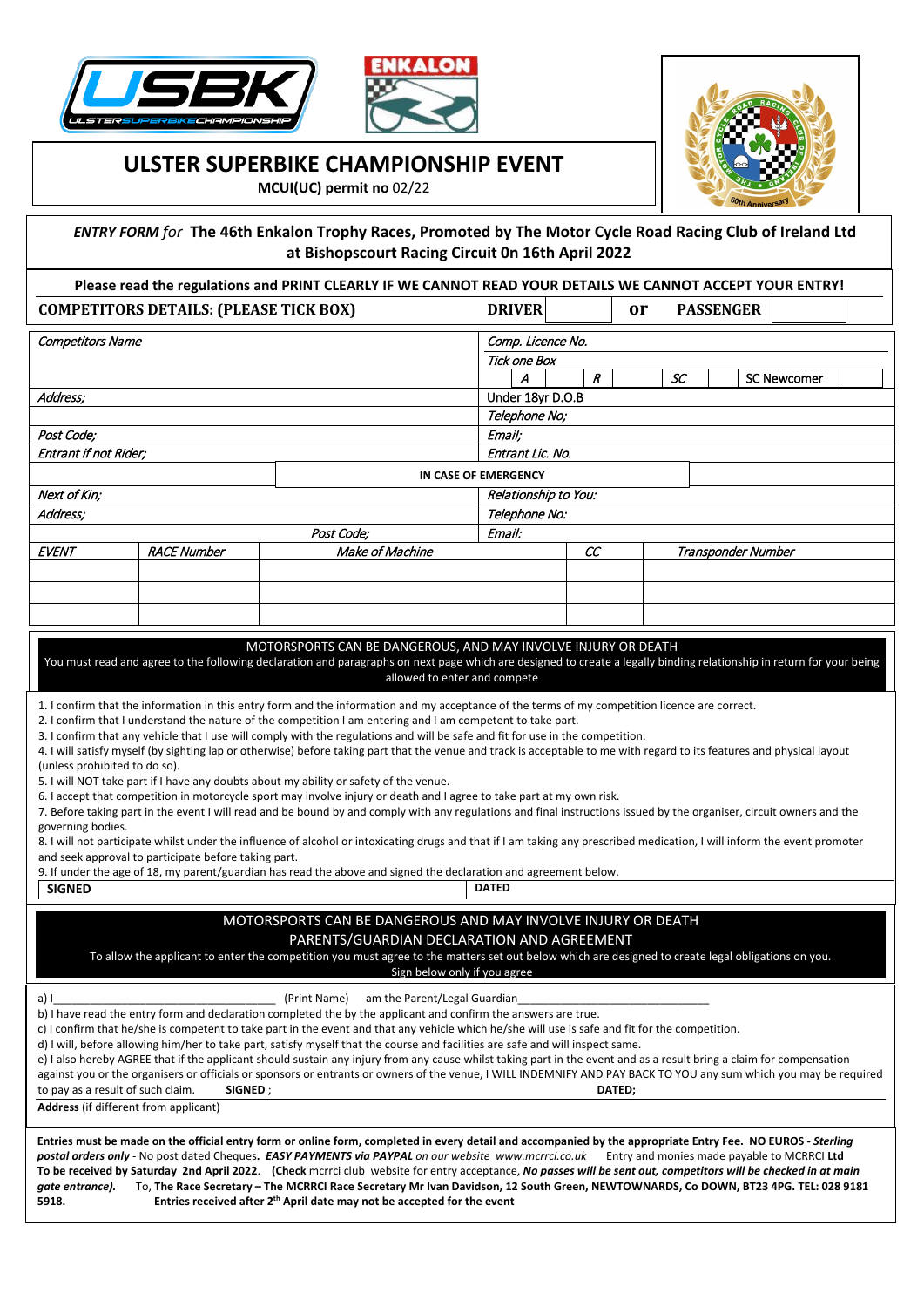





## **ULSTER SUPERBIKE CHAMPIONSHIP EVENT**

 **MCUI(UC) permit no** 02/22 Promoted **by** Motor Cycle Road Racing Club of Ireland Ltd *Supplementary Regulations for* **The 46th Enkalon Trophy Races at Bishopscourt Racing Circuit 0n Saturday 16th April 2022**

## **1. JURISDICTION**

The race will be held under the General Competition Rules and Standing Regulations of the Motor Cycle Union of Ireland. These Supplementary Regulations and any further Regulations subsequently issued.

## **2. ELIGIBILITY**

For National Competitors, Drivers and Passengers must hold a valid National or International Competition Licence issued by the MCUI or any other FMN. Riders not holding an MCUI Licence must carry proof of insurance and a written Start Permission issued by their FMN. Any further eligibility requirements will be set in the Supplementary Regulations for the event and if applicable, any Championship regulation for which the event is a counting round.

| <b>3. EVENT OFFICIALS</b>        | Name                             | <b>EVENT OFFICIALS</b>           | Name                    |  |  |
|----------------------------------|----------------------------------|----------------------------------|-------------------------|--|--|
| <b>MCUI (UC) Steward Lic No</b>  | David McCartney                  | <b>Club Steward</b><br>Lic No    | Ashleen Vaughan lic 283 |  |  |
| <b>MCUI (SC) Steward Lic No</b>  |                                  | <b>Club Steward</b><br>Lic No    | Eddie Johnstone lic 198 |  |  |
| <b>Clerk of Course</b><br>Lic No | <b>Andrew Stewart</b><br>lic 206 | <b>Assist C of Course Lic No</b> | Mark Sanlon<br>lic 176  |  |  |
| <b>Chief Marshal</b>             | Mervyn Ferris                    | <b>Assist C of Course Lic.No</b> | Austin Vaughan lic 284  |  |  |
| <b>Chief Flag Marshal</b>        | David Patterson                  | <b>Assist Chief Flag Marshal</b> | n/a                     |  |  |
| <b>MCUI (UC) Safety Officer</b>  | Keith Edgar                      | <b>Club Safety Officer</b>       | Paul Crozier            |  |  |
| <b>MCUI(UC) Incident Officer</b> | D. Holmes                        | <b>Club Incident Officer</b>     | Paul Crozier            |  |  |
| <b>Race Secretary</b>            | Ivan Davidson                    | <b>Assist Race Secretary</b>     | Deborah Irwin           |  |  |
| <b>MCUI Timekeepers</b>          | Richard Agnew & Team             | <b>Event Medical Cover</b>       | MCUI (UC) Team          |  |  |
| <b>MCUI (UC) Safeguarding</b>    | Rosie Geddis                     | <b>Club Safeguarding Officer</b> | Carson Bell             |  |  |
| <b>MCUI (UC) Welfare</b>         | Yvonne Ward & Team               | <b>MCUI (UC) Scrutineers</b>     | Geoff Kane & Team       |  |  |
| <b>Race Radio Control</b>        | Valerie & John Crichton          | <b>MCUI (UC) Technical</b>       | Mark Kirkpatrick & Team |  |  |
| <b>Pitlane Controller</b>        | Ken Stewart                      | <b>Assist Pitlane Controller</b> | Rodger Geddis / Rachel  |  |  |
|                                  |                                  |                                  | Warke                   |  |  |
| <b>Paddock Controller</b>        | Jimmy McGuigan                   | <b>Covid Officer</b>             | Paul Crozier            |  |  |

**4. EVENTS;- 1 x Practice 2 x Championship Races**

| A | Moto 3/125GP        |                |                                  | G  | <b>Enkalon Superbike</b>          | G <sub>1</sub> | Superbike Cup  |
|---|---------------------|----------------|----------------------------------|----|-----------------------------------|----------------|----------------|
| B | Lightweight S/Sport | <b>B1</b>      | Classic GP<br>(non Championship) | н  | Supersport                        | H1             | Supersport Cup |
|   | Pre Injection 600cc | C <sub>1</sub> | Pre Injection 1000cc             |    |                                   |                |                |
| D | <b>Supertwins</b>   | D1             | <b>Production Twins</b>          |    | Mid Antrim 150<br><b>MOTO-ONE</b> | J1             | Supersport 300 |
|   |                     |                |                                  | 12 |                                   |                |                |
|   | Classic's           |                | 250/350/500/1000cc               |    |                                   |                |                |

*Superbike & Supersport Competitors are graded by the MCUI(UC) and must practice/qualify in their allocated sessions. All Classes except sidecars may be run concurrently at COC discretion or cancelled by promoting club depending on number of entries. The Promoting Club reserve*  the right to cancel any event if less than 10 fully paid entries are received 14 days before the event. Grid positions will be decided by timed *practice. If computer timing is not available, the first ten in the current championship will fill the first ten places on the grid.* 

*6. ENTRIES must be made on the official entry form or online form, completed in every detail and accompanied by the appropriate Entry Fee. Riders are warned that any entry received without the appropriate entry fee Maybe null and void and will be destroyed upon receipt.* **ENTRY FEES:** *PAID BY 02 /04/2022: All Solos £115 per Event and £85 extra per additional class. RECEIPT OF ENTRY WITH FEE FORMS A CONTRACT THAT IS BINDING ON BOTH PARTIES. Moto-One /SS300 under 16yrs reduced entry fee £60 applies.*

CHEQUES TO BE MADE PAYABLE TO:- **MCRRCI LTD No post dated cheques will be accepted. Pay via PAYPA[L mail@mcrrci.co.uk](mailto:mail@mcrrci.co.uk) or [www.mcrrci.co.uk](http://www.mcrrci.co.uk/) Completed entry forms & fees to be sent to :- The MCRRCI Race Secretary Mr Ivan Davidson, 12 South Green, NEWTOWNARDS, Co DOWN, BT23 4PG. TEL: 028 9181 5918.**